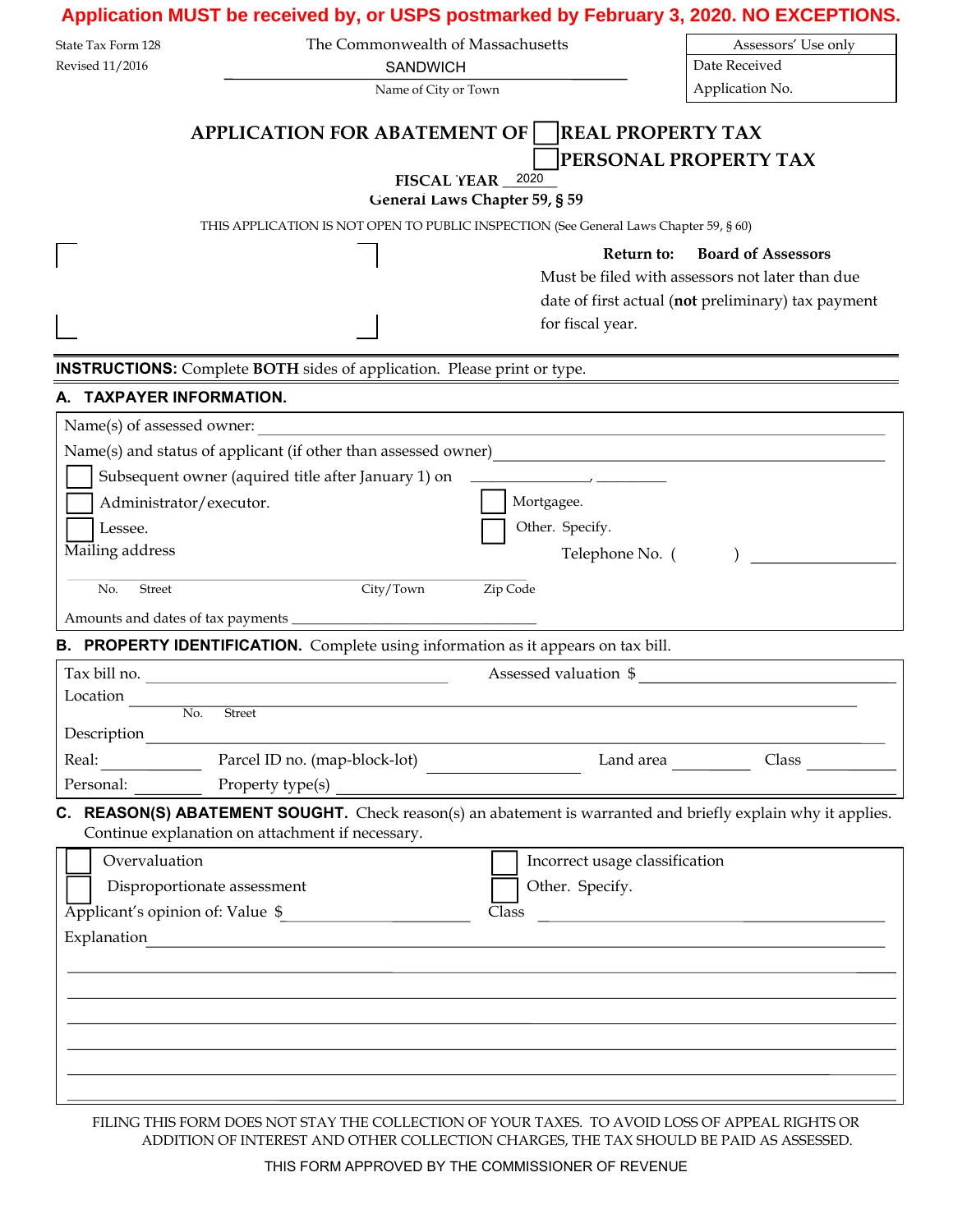#### D. **SIGNATURES.**

| Subscribed this<br>day of                                                               |         | Under penalties of perjury. |  |  |  |
|-----------------------------------------------------------------------------------------|---------|-----------------------------|--|--|--|
| Signature of applicant                                                                  |         |                             |  |  |  |
| If not an individual, signature of authorized officer                                   |         |                             |  |  |  |
|                                                                                         |         | Title                       |  |  |  |
|                                                                                         |         |                             |  |  |  |
| (print or type) Name                                                                    | Address | Telephone                   |  |  |  |
| If signed by agent, attach copy of written authorization to sign on behalf of taxpayer. |         |                             |  |  |  |

## **TAXPAYER INFORMATION ABOUT ABATEMENT PROCEDURE**

REASONS FOR AN ABATEMENT. An abatement is a reduction in the tax assessed on your property for the fiscal year. To dispute your valuation or assessment or to correct any other billing problem or error that caused your tax bill to be higher than it should be, you must apply for an abatement.

You may apply for an abatement if your property is: 1) overvalued (assessed value is more than fair cash value on January 1 for any reason, including clerical and data processing errors or assessment of property that is non-existent or not taxable to you), 2) disproportionately assessed in comparison with other properties, 3) classified incorrectly as residential, open space, commercial or industrial real property, or 4) partially or fully exempt.

WHO MAY FILE AN APPLICATION. You may file an application if you are:

- the assessed or subsequent (acquiring title after January 1) owner of the property,
- the personal representative of the assessed owner's estate or personal representative or trustee under the assessed owner's will,
- a tenant paying rent who is obligated to pay more than one-half of the tax,
- a person owning or having an interest or possession of the property, or
- a mortgagee if the assessed owner has not applied.

In some cases, you must pay all or a portion of the tax before you can file.

WHEN AND WHERE APPLICATION MUST BE FILED. Your application must be filed with the assessors on or before the date the first installment payment of the actual tax bill mailed for the fiscal year is due, unless you are a mortgagee. If so, your application must be filed during the last 10 days of the abatement application period. Actual tax bills are those issued after the tax rate is set. Applications filed for omitted, revised or reassessed taxes must be filed within 3 months of the date the bill for those taxes was mailed. THESE DEADLINES CANNOT BE EXTENDED OR WAIVED BY THE ASSESSORS FOR ANY REASON. IF YOUR APPLICATION IS NOT TIMELY FILED, YOU LOSE ALL RIGHTS TO AN ABATEMENT AND THE ASSESSORS CANNOT BY LAW GRANT YOU ONE. TO BE TIMELY FILED, YOUR APPLICATION MUST BE (1) RECEIVED BY THE ASSESSORS ON OR BEFORE THE FILING DEADLINE OR (2) MAILED BY UNITED STATES MAIL, FIRST CLASS POSTAGE PREPAID, TO THE PROPER ADDRESS OF THE ASSESSORS ON OR BEFORE THE FILING DEADLINE AS SHOWN BY A POSTMARK MADE BY THE UNITED STATES POSTAL SERVICE.

PAYMENT OF TAX. Filing an application does not stay the collection of your taxes. In some cases, you must pay all preliminary and actual installments of the tax when due to appeal the assessors' disposition of your application. Failure to pay the tax assessed when due may also subject you to interest charges and collection action. To avoid any loss of rights or additional charges, you should pay the tax as assessed. If an abatement is granted and you have already paid the entire year's tax as abated, you will receive a refund of any overpayment.

ASSESSORS DISPOSITION. Upon applying for an abatement, you may be asked to provide the assessors with written information about the property and permit them to inspect it. Failure to provide the information or permit an inspection within 30 days of the request may result in the loss of your appeal rights.

The assessors have 3 months from the date your application is filed to act on it unless you agree in writing before that period expires to extend it for a specific time. If the assessors do not act on your application within the original or extended period, it is deemed denied. You will be notified in writing whether an abatement has been granted or denied.

APPEAL. You may appeal the disposition of your application to the Appellate Tax Board, or if applicable, the County Commissioners. The appeal must be filed within 3 months of the date the assessors acted on your application, or the date your application was deemed denied, whichever is applicable. The disposition notice will provide you with further information about the appeal procedure and deadline.

| DISPOSITION OF APPLICATION (ASSESSORS' USE ONLY)                          |                                                  |                                                                                |  |  |  |  |
|---------------------------------------------------------------------------|--------------------------------------------------|--------------------------------------------------------------------------------|--|--|--|--|
| Ch. 59, § 61A return<br>Date returned _____________<br>On-site inspection | <b>GRANTED</b><br><b>DENIED</b><br>DEEMED DENIED | Assessed value<br>Abated value<br>Adjusted value<br>Assessed tax<br>Abated tax |  |  |  |  |
| Date $\qquad \qquad$<br>By                                                | Date voted/Deemed denied ________                | Adjusted tax                                                                   |  |  |  |  |
|                                                                           | Certificate No.<br>Date Cert./Notice sent        | <b>Board of Assessors</b>                                                      |  |  |  |  |
|                                                                           |                                                  |                                                                                |  |  |  |  |
| Valuation                                                                 |                                                  |                                                                                |  |  |  |  |
|                                                                           |                                                  | Date:                                                                          |  |  |  |  |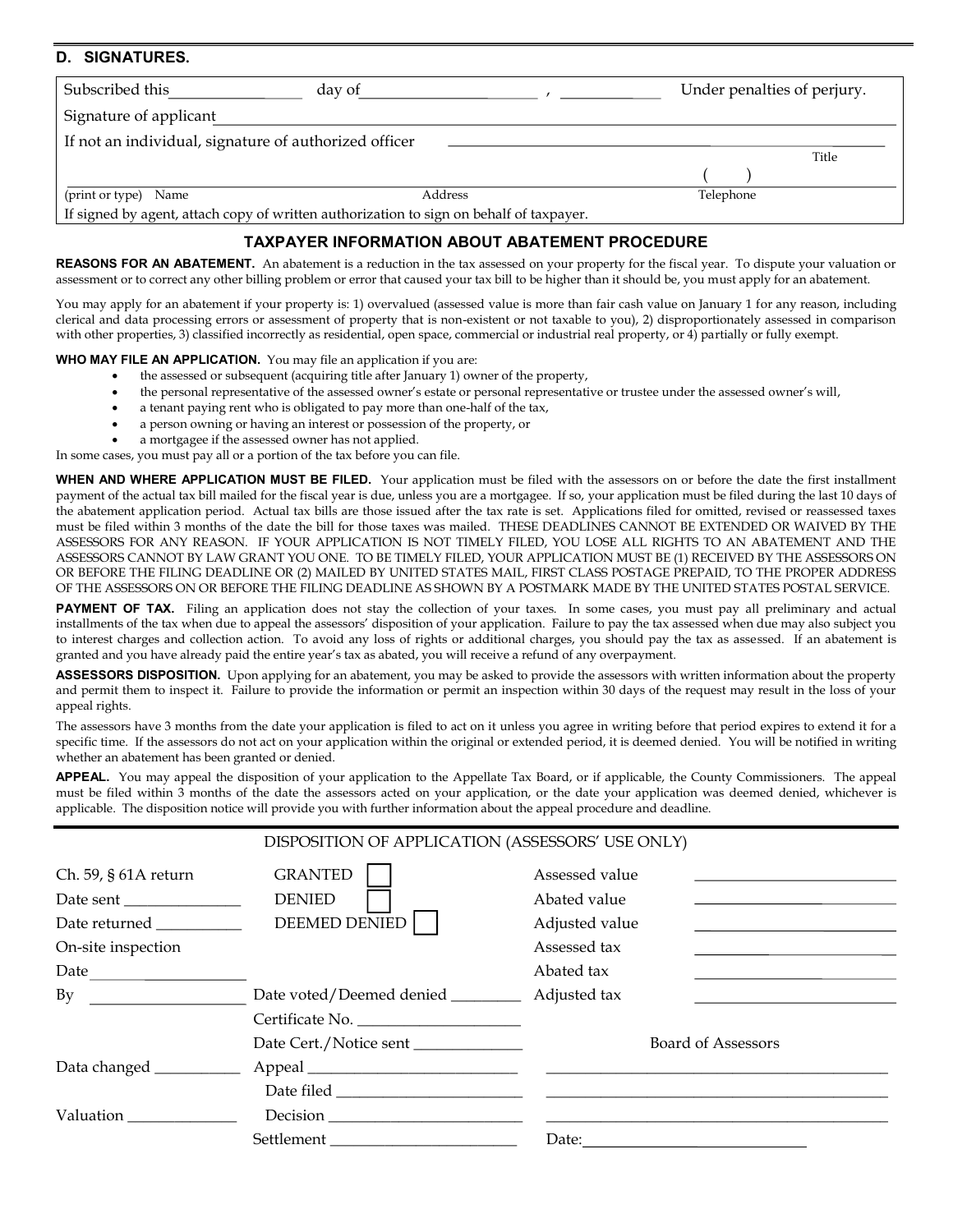# SUPPLEMENT TO APPLICATION FOR ABATEMENT - FISCAL 2020

NAME:

ADDRESS OF PROPERTY:

PARCEL ID:

### OVERVALUATION CLAIMS ARE BASED ON 1 OF 2 REASONS:

A. OVERVALUATION BASED ON MARKET ACTIVITIES (REMINDER: FY 2020 BASED ON CALENDAR 2018 SALES) B. OVERVALUATION BASED ON COMPARISON WITH ASSESSED VALUED OF SIMILAR PROPERTIES

#### A. (SALES) MARKET COMPARABLE PROPERTIES FROM CALENDAR YEAR 2018 (2019 sales will be reviewed for FY2021) Note: Please use valid sales only - Foreclosures, short sales, intra-family sales ARE NOT considered to be full market

| SALE | <b>BUYER</b> | <b>SELLER</b> | <b>PARCEL ID</b> | <b>ADDRESS</b> | <b>PRICE/DATE</b> | <b>STYLE</b> | NET LIVING AREA |
|------|--------------|---------------|------------------|----------------|-------------------|--------------|-----------------|
|      |              |               |                  |                |                   |              |                 |
|      |              |               |                  |                |                   |              |                 |
|      |              |               |                  |                |                   |              |                 |

## B. SIMILAR PROPERTIES COMPARED BY VALUE FOR FISCAL YEAR 2020

Note: Should be similar in size, style, age and amenities (view, location, etc.)

| COMP | <b>OWNER</b> | <b>ADDRESS</b> | <b>PARCEL ID</b> | <b>ASSESSED VALUE</b> | <b>STYLE</b> | I NET LIVING AREA I | <b>YEAR BUILT</b> |
|------|--------------|----------------|------------------|-----------------------|--------------|---------------------|-------------------|
|      |              |                |                  |                       |              |                     |                   |
|      |              |                |                  |                       |              |                     |                   |
|      |              |                |                  |                       |              |                     |                   |

ADDITIONAL INFORMATION MAY BE PROVIDED ON A SEPARATE SHEET, AND ATTACHED TO THE ABATEMENT FORM.